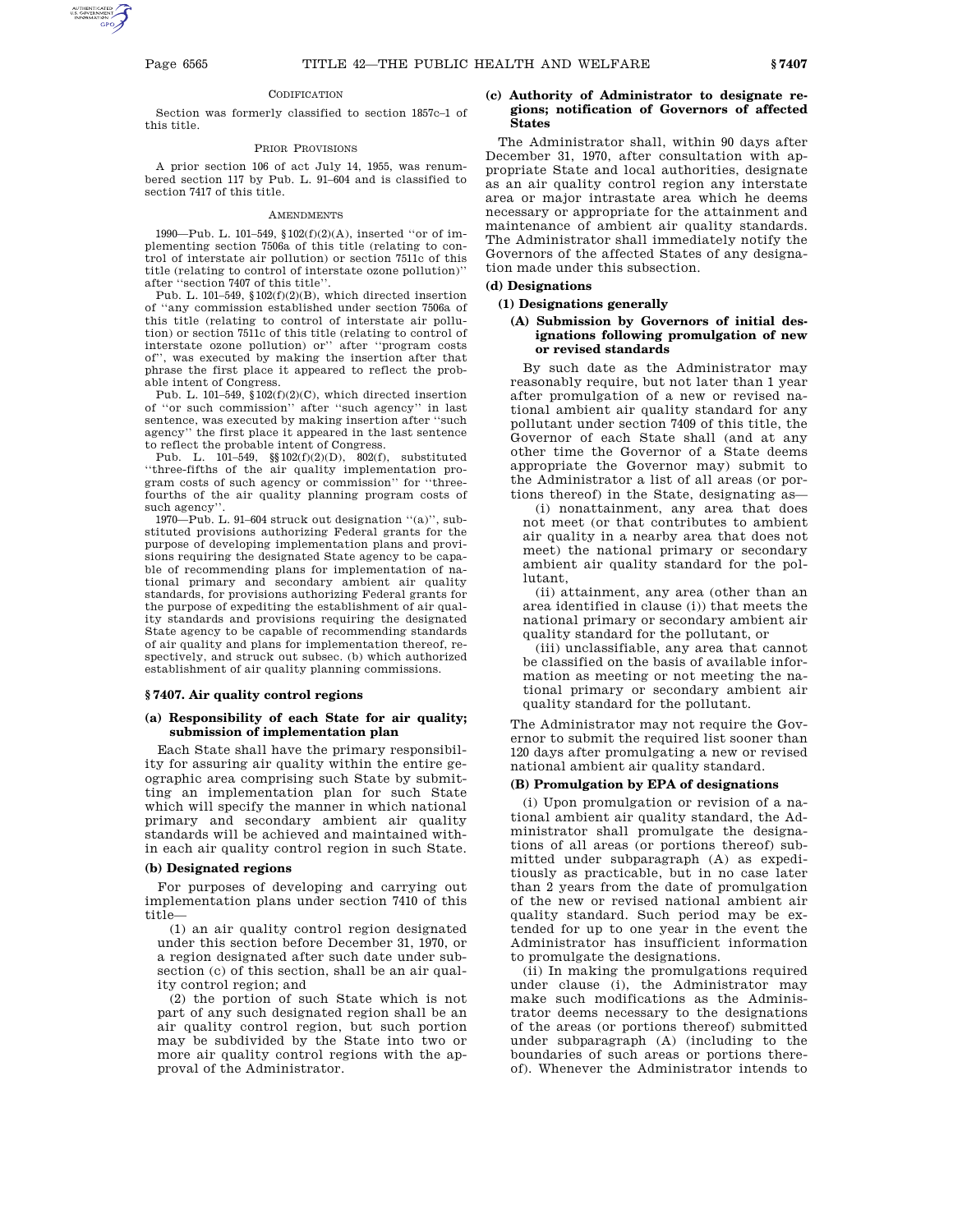make a modification, the Administrator shall notify the State and provide such State with an opportunity to demonstrate why any proposed modification is inappropriate. The Administrator shall give such notification no later than 120 days before the date the Administrator promulgates the designation, including any modification thereto. If the Governor fails to submit the list in whole or in part, as required under subparagraph (A), the Administrator shall promulgate the designation that the Administrator deems appropriate for any area (or portion thereof) not designated by the State.

(iii) If the Governor of any State, on the Governor's own motion, under subparagraph (A), submits a list of areas (or portions thereof) in the State designated as nonattainment, attainment, or unclassifiable, the Administrator shall act on such designations in accordance with the procedures under paragraph (3) (relating to redesignation).

(iv) A designation for an area (or portion thereof) made pursuant to this subsection shall remain in effect until the area (or portion thereof) is redesignated pursuant to paragraph (3) or (4).

## **(C) Designations by operation of law**

(i) Any area designated with respect to any air pollutant under the provisions of paragraph  $(1)(A)$ ,  $(B)$ , or  $(C)$  of this subsection (as in effect immediately before November 15, 1990) is designated, by operation of law, as a nonattainment area for such pollutant within the meaning of subparagraph (A)(i).

(ii) Any area designated with respect to any air pollutant under the provisions of paragraph  $(1)(E)$  (as in effect immediately before November 15, 1990) is designated by operation of law, as an attainment area for such pollutant within the meaning of subparagraph (A)(ii).

(iii) Any area designated with respect to any air pollutant under the provisions of paragraph  $(1)(D)$  (as in effect immediately before November 15, 1990) is designated, by operation of law, as an unclassifiable area for such pollutant within the meaning of subparagraph (A)(iii).

## **(2) Publication of designations and redesignations**

(A) The Administrator shall publish a notice in the Federal Register promulgating any designation under paragraph (1) or (5), or announcing any designation under paragraph (4), or promulgating any redesignation under paragraph (3).

(B) Promulgation or announcement of a designation under paragraph (1), (4) or (5) shall not be subject to the provisions of sections 553 through 557 of title 5 (relating to notice and comment), except nothing herein shall be construed as precluding such public notice and comment whenever possible.

#### **(3) Redesignation**

(A) Subject to the requirements of subparagraph (E), and on the basis of air quality data, planning and control considerations, or any other air quality-related considerations the Administrator deems appropriate, the Administrator may at any time notify the Governor of any State that available information indicates that the designation of any area or portion of an area within the State or interstate area should be revised. In issuing such notification, which shall be public, to the Governor, the Administrator shall provide such information as the Administrator may have available explaining the basis for the notice.

(B) No later than 120 days after receiving a notification under subparagraph (A), the Governor shall submit to the Administrator such redesignation, if any, of the appropriate area (or areas) or portion thereof within the State or interstate area, as the Governor considers appropriate.

(C) No later than 120 days after the date described in subparagraph (B) (or paragraph (1)(B)(iii)), the Administrator shall promulgate the redesignation, if any, of the area or portion thereof, submitted by the Governor in accordance with subparagraph (B), making such modifications as the Administrator may deem necessary, in the same manner and under the same procedure as is applicable under clause (ii) of paragraph (1)(B), except that the phrase ''60 days'' shall be substituted for the phrase ''120 days'' in that clause. If the Governor does not submit, in accordance with subparagraph (B), a redesignation for an area (or portion thereof) identified by the Administrator under subparagraph (A), the Administrator shall promulgate such redesignation, if any, that the Administrator deems appropriate.

(D) The Governor of any State may, on the Governor's own motion, submit to the Administrator a revised designation of any area or portion thereof within the State. Within 18 months of receipt of a complete State redesignation submittal, the Administrator shall approve or deny such redesignation. The submission of a redesignation by a Governor shall not affect the effectiveness or enforceability of the applicable implementation plan for the State.

(E) The Administrator may not promulgate a redesignation of a nonattainment area (or portion thereof) to attainment unless—

(i) the Administrator determines that the area has attained the national ambient air quality standard;

(ii) the Administrator has fully approved the applicable implementation plan for the area under section 7410(k) of this title;

(iii) the Administrator determines that the improvement in air quality is due to permanent and enforceable reductions in emissions resulting from implementation of the applicable implementation plan and applicable Federal air pollutant control regulations and other permanent and enforceable reductions;

(iv) the Administrator has fully approved a maintenance plan for the area as meeting the requirements of section 7505a of this title; and

(v) the State containing such area has met all requirements applicable to the area under section 7410 of this title and part D.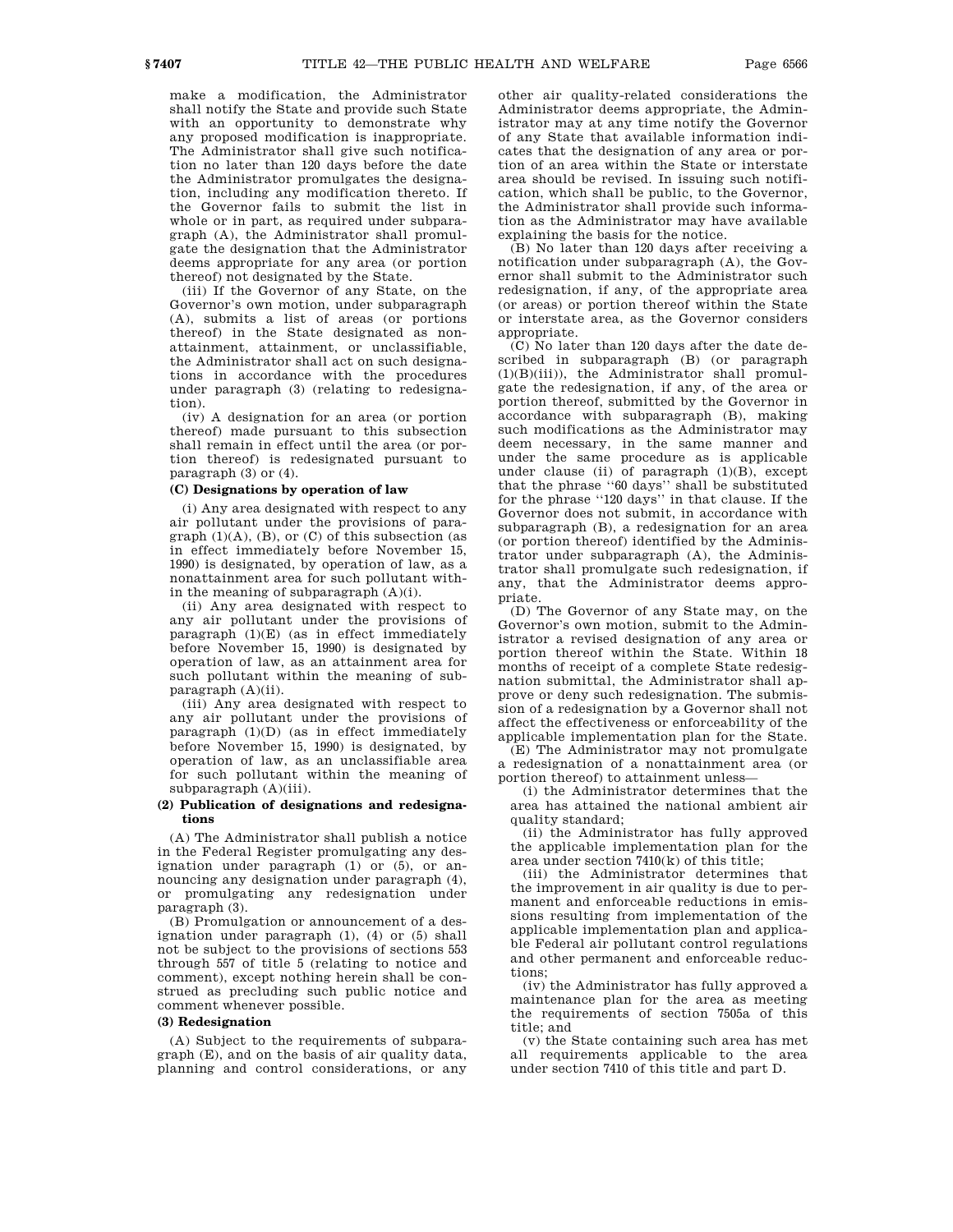(F) The Administrator shall not promulgate any redesignation of any area (or portion thereof) from nonattainment to unclassifiable.

### **(4) Nonattainment designations for ozone, carbon monoxide and particulate matter (PM–10)**

#### **(A) Ozone and carbon monoxide**

(i) Within 120 days after November 15, 1990, each Governor of each State shall submit to the Administrator a list that designates, affirms or reaffirms the designation of, or redesignates (as the case may be), all areas (or portions thereof) of the Governor's State as attainment, nonattainment, or unclassifiable with respect to the national ambient air quality standards for ozone and carbon monoxide.

(ii) No later than 120 days after the date the Governor is required to submit the list of areas (or portions thereof) required under clause (i) of this subparagraph, the Administrator shall promulgate such designations, making such modifications as the Administrator may deem necessary, in the same manner, and under the same procedure, as is applicable under clause (ii) of paragraph (1)(B), except that the phrase ''60 days'' shall be substituted for the phrase ''120 days'' in that clause. If the Governor does not submit, in accordance with clause (i) of this subparagraph, a designation for an area (or portion thereof), the Administrator shall promulgate the designation that the Administrator deems appropriate.

(iii) No nonattainment area may be redesignated as an attainment area under this subparagraph.

(iv) Notwithstanding paragraph  $(1)(C)(ii)$  of this subsection, if an ozone or carbon monoxide nonattainment area located within a metropolitan statistical area or consolidated metropolitan statistical area (as established by the Bureau of the Census) is classified under part D of this subchapter as a Serious, Severe, or Extreme Area, the boundaries of such area are hereby revised (on the date 45 days after such classification) by operation of law to include the entire metropolitan statistical area or consolidated metropolitan statistical area, as the case may be, unless within such 45-day period the Governor (in consultation with State and local air pollution control agencies) notifies the Administrator that additional time is necessary to evaluate the application of clause (v). Whenever a Governor has submitted such a notice to the Administrator, such boundary revision shall occur on the later of the date 8 months after such classification or 14 months after November 15, 1990, unless the Governor makes the finding referred to in clause (v), and the Administrator concurs in such finding, within such period. Except as otherwise provided in this paragraph, a boundary revision under this clause or clause (v) shall apply for purposes of any State implementation plan revision required to be submitted after November 15, 1990.

(v) Whenever the Governor of a State has submitted a notice under clause (iv), the Governor, in consultation with State and local air pollution control agencies, shall undertake a study to evaluate whether the entire metropolitan statistical area or consolidated metropolitan statistical area should be included within the nonattainment area. Whenever a Governor finds and demonstrates to the satisfaction of the Administrator, and the Administrator concurs in such finding, that with respect to a portion of a metropolitan statistical area or consolidated metropolitan statistical area, sources in the portion do not contribute significantly to violation of the national ambient air quality standard, the Administrator shall approve the Governor's request to exclude such portion from the nonattainment area. In making such finding, the Governor and the Administrator shall consider factors such as population density, traffic congestion, commercial development, industrial development, meteorological conditions, and pollution transport.

## **(B) PM–10 designations**

By operation of law, until redesignation by the Administrator pursuant to paragraph  $(3)$ 

(i) each area identified in 52 Federal Register 29383 (Aug. 7, 1987) as a Group I area (except to the extent that such identification was modified by the Administrator before November 15, 1990) is designated nonattainment for PM–10;

(ii) any area containing a site for which air quality monitoring data show a violation of the national ambient air quality standard for PM–10 before January 1, 1989 (as determined under part 50, appendix K of title 40 of the Code of Federal Regulations) is hereby designated nonattainment for PM–10; and

(iii) each area not described in clause (i) or (ii) is hereby designated unclassifiable for PM–10.

Any designation for particulate matter (measured in terms of total suspended particulates) that the Administrator promulgated pursuant to this subsection (as in effect immediately before November 15, 1990) shall remain in effect for purposes of implementing the maximum allowable increases in concentrations of particulate matter (measured in terms of total suspended particulates) pursuant to section 7473(b) of this title, until the Administrator determines that such designation is no longer necessary for that purpose.

### **(5) Designations for lead**

The Administrator may, in the Administrator's discretion at any time the Administrator deems appropriate, require a State to designate areas (or portions thereof) with respect to the national ambient air quality standard for lead in effect as of November 15, 1990, in accordance with the procedures under subparagraphs (A) and (B) of paragraph (1), except that in applying subparagraph (B)(i) of paragraph (1) the phrase ''2 years from the date of promulgation of the new or revised national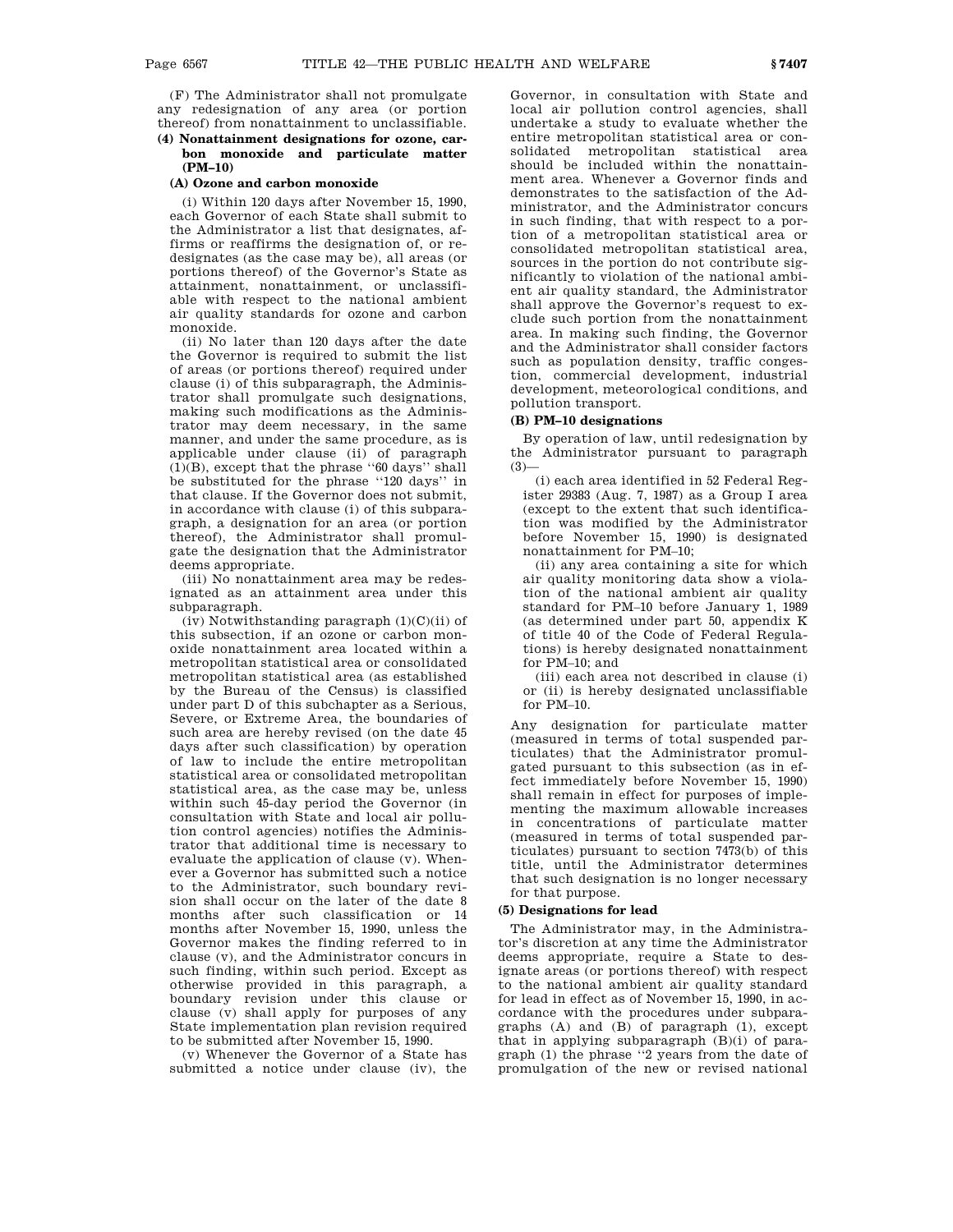ambient air quality standard'' shall be replaced by the phrase ''1 year from the date the Administrator notifies the State of the requirement to designate areas with respect to the standard for lead''.

## **(6) Designations**

# **(A) Submission**

Notwithstanding any other provision of law, not later than February 15, 2004, the Governor of each State shall submit designations referred to in paragraph (1) for the July 1997  $PM_{2.5}$  national ambient air quality standards for each area within the State, based on air quality monitoring data collected in accordance with any applicable Federal reference methods for the relevant areas.

## **(B) Promulgation**

Notwithstanding any other provision of law, not later than December 31, 2004, the Administrator shall, consistent with paragraph (1), promulgate the designations referred to in subparagraph (A) for each area of each State for the July 1997 PM<sub>2.5</sub> national ambient air quality standards.

## **(7) Implementation plan for regional haze**

#### **(A) In general**

Notwithstanding any other provision of law, not later than 3 years after the date on which the Administrator promulgates the designations referred to in paragraph  $(6)(B)$ for a State, the State shall submit, for the entire State, the State implementation plan revisions to meet the requirements promulgated by the Administrator under section 7492(e)(1) of this title (referred to in this paragraph as ''regional haze requirements'').

#### **(B) No preclusion of other provisions**

Nothing in this paragraph precludes the implementation of the agreements and recommendations stemming from the Grand Canyon Visibility Transport Commission Report dated June 1996, including the submission of State implementation plan revisions by the States of Arizona, California, Colorado, Idaho, Nevada, New Mexico, Oregon, Utah, or Wyoming by December 31, 2003, for implementation of regional haze requirements applicable to those States.

#### **(e) Redesignation of air quality control regions**

(1) Except as otherwise provided in paragraph (2), the Governor of each State is authorized, with the approval of the Administrator, to redesignate from time to time the air quality control regions within such State for purposes of efficient and effective air quality management. Upon such redesignation, the list under subsection (d) of this section shall be modified accordingly.

(2) In the case of an air quality control region in a State, or part of such region, which the Administrator finds may significantly affect air pollution concentrations in another State, the Governor of the State in which such region, or part of a region, is located may redesignate from time to time the boundaries of so much of such air quality control region as is located within such State only with the approval of the Administrator and with the consent of all Governors of all States which the Administrator determines may be significantly affected.

(3) No compliance date extension granted under section  $7413(d)(5)^1$  of this title (relating to coal conversion) shall cease to be effective by reason of the regional limitation provided in section  $7413(d)(5)^1$  of this title if the violation of such limitation is due solely to a redesignation of a region under this subsection.

(July 14, 1955, ch. 360, title I, §107, as added Pub. L. 91–604, §4(a), Dec. 31, 1970, 84 Stat. 1678; amended Pub. L. 95–95, title I, §103, Aug. 7, 1977, 91 Stat. 687; Pub. L. 101–549, title I, §101(a), Nov. 15, 1990, 104 Stat. 2399; Pub. L. 108–199, div. G, title IV, §425(a), Jan. 23, 2004, 118 Stat. 417.)

#### REFERENCES IN TEXT

Section 7413 of this title, referred to in subsec. (e)(3), was amended generally by Pub. L. 101–549, title VII, §701, Nov. 15, 1990, 104 Stat. 2672, and, as so amended, subsec. (d) of section 7413 no longer relates to final compliance orders.

#### CODIFICATION

Section was formerly classified to section 1857c–2 of this title.

#### PRIOR PROVISIONS

A prior section 107 of act July 14, 1955, as added Nov. 21, 1967, Pub. L. 90–148, §2, 81 Stat. 490, related to air quality control regions and was classified to section 1857c–2 of this title, prior to repeal by Pub. L. 91–604.

Another prior section 107 of act July 14, 1955, as added Dec. 17, 1963, Pub. L. 88–206, §1, 77 Stat. 399, was renumbered section 111 by Pub. L. 90–148 and is classified to section 7411 of this title.

#### AMENDMENTS

2004—Subsec. (d)(6), (7). Pub. L. 108–199 added pars. (6) and (7).

1990—Subsec. (d). Pub. L. 101–549 amended subsec. (d) generally, substituting present provisions for provisions which required States to submit lists of regions not in compliance on Aug. 7, 1977, with certain air quality standards to be submitted to the Administrator, and which authorized States to revise and resubmit such lists from time to time.

1977—Subsecs. (d), (e). Pub. L. 95–95 added subsecs. (d) and (e).

## EFFECTIVE DATE OF 1977 AMENDMENT

Amendment by Pub. L. 95–95 effective Aug. 7, 1977, except as otherwise expressly provided, see section 406(d) of Pub. L. 95–95, set out as a note under section 7401 of this title.

#### OZONE AND PARTICULATE MATTER STANDARDS

Pub. L. 108–199, div. G, title IV, §425(b), Jan. 23, 2004, 118 Stat. 417, provided that: ''Except as provided in paragraphs (6) and (7) of section 107(d) of the Clean Air Act [subsec. (d)(6), (7) of this section] (as added by subsection (a)), section 6101, subsections (a) and (b) of section 6102, and section 6103 of the Transportation Equity Act for the 21st Century [Pub. L. 105–178] (42 U.S.C. 7407 note; 112 Stat. 463), as in effect on the day before the date of enactment of this Act [Jan. 23, 2004], shall remain in effect.''

Pub. L. 105–178, title VI, June 9, 1998, 112 Stat. 463, as amended by Pub. L. 109–59, title VI, §6012(a), Aug. 10, 2005, 119 Stat. 1882, provided that:

''SEC. 6101. FINDINGS AND PURPOSE.

''(a) The Congress finds that—

<sup>1</sup>See References in Text note below.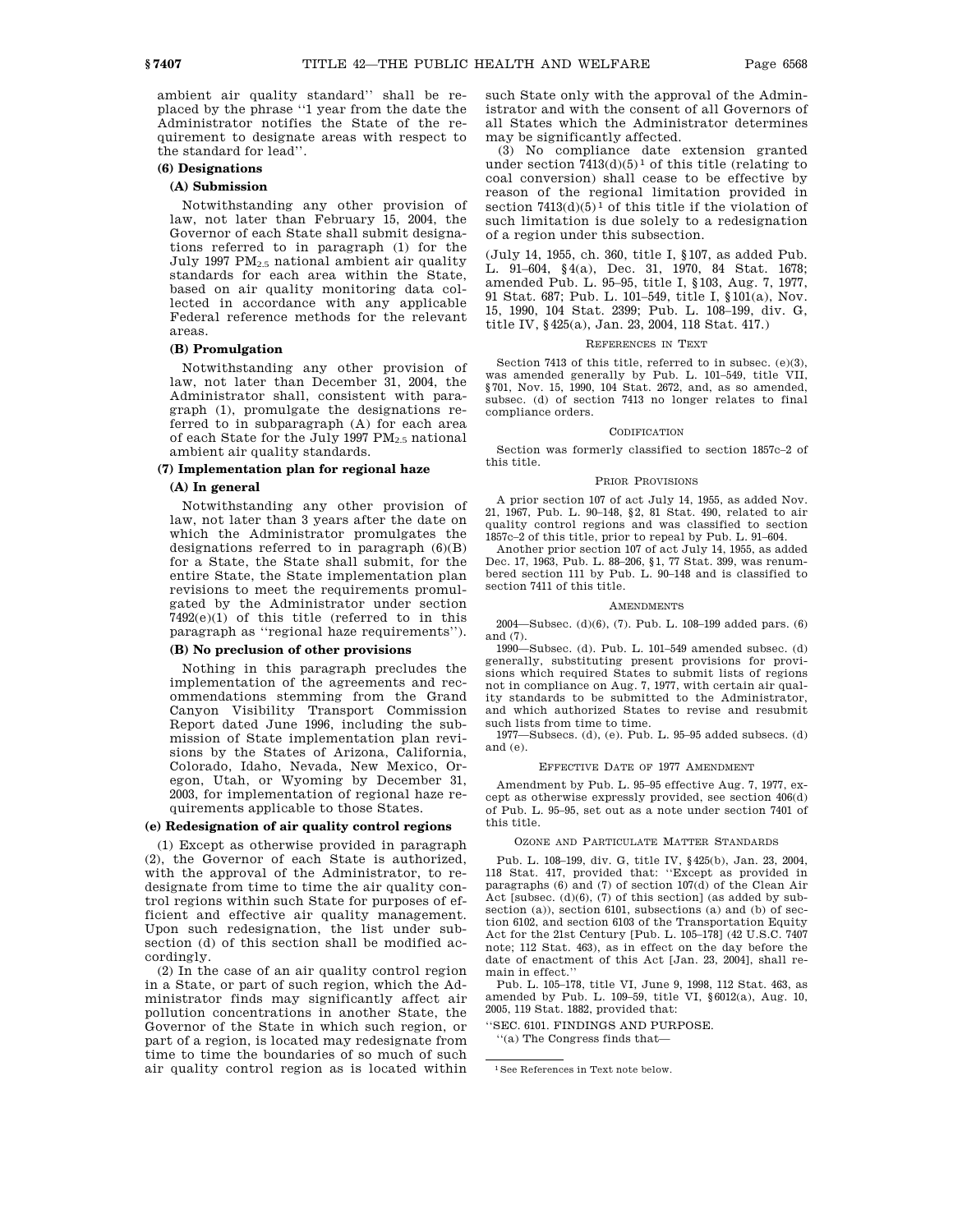''(1) there is a lack of air quality monitoring data for fine particle levels, measured as  $PM<sub>2.5</sub>$ , in the United States and the States should receive full funding for the monitoring efforts;

''(2) such data would provide a basis for designating areas as attainment or nonattainment for any  $PM_{2.5}$ national ambient air quality standards pursuant to the standards promulgated in July 1997;

'(3) the President of the United States directed the Administrator of the Environmental Protection Agency (referred to in this title as the 'Administrator') in a memorandum dated July 16, 1997, to complete the next periodic review of the particulate matter national ambient air quality standards by July 2002 in order to determine 'whether to revise or maintain the standards';

''(4) the Administrator has stated that 3 years of air quality monitoring data for fine particle levels, measured as  $PM_{2.5}$  and performed in accordance with any applicable Federal reference methods, is appropriate for designating areas as attainment or nonattainment pursuant to the July 1997 promulgated standards; and

''(5) the Administrator has acknowledged that in drawing boundaries for attainment and nonattainment areas for the July 1997 ozone national air quality standards, Governors would benefit from considering implementation guidance from EPA on drawing area boundaries.

''(b) The purposes of this title are—

''(1) to ensure that 3 years of air quality monitoring data regarding fine particle levels are gathered for use in the determination of area attainment or nonattainment designations respecting any PM2.5 national ambient air quality standards;

''(2) to ensure that the Governors have adequate time to consider implementation guidance from EPA on drawing area boundaries prior to submitting area designations respecting the July 1997 ozone national ambient air quality standards;

'(3) to ensure that the schedule for implementation of the July 1997 revisions of the ambient air quality standards for particulate matter and the schedule for the Environmental Protection Agency's visibility regulations related to regional haze are consistent with the timetable for implementation of such particulate matter standards as set forth in the President's Implementation Memorandum dated July 16, 1997.

#### ''SEC. 6102. PARTICULATE MATTER MONITORING PROGRAM.

''(a) Through grants under section 103 of the Clean Air Act [42 U.S.C. 7403] the Administrator of the Environmental Protection Agency shall use appropriated funds no later than fiscal year 2000 to fund 100 percent of the cost of the establishment, purchase, operation and maintenance of a PM<sub>2.5</sub> monitoring network necessary to implement the national ambient air quality standards for PM2.5 under section 109 of the Clean Air Act [42 U.S.C. 7409]. This implementation shall not result in a diversion or reprogramming of funds from other Federal, State or local Clean Air Act activities. Any funds previously diverted or reprogrammed from section 105 Clean Air Act [42 U.S.C. 7405] grants for PM2.5 monitors must be restored to State or local air programs in fiscal year 1999.

''(b) EPA and the States, consistent with their respective authorities under the Clean Air Act [42 U.S.C. 7401 et seq.], shall ensure that the national network (designated in subsection (a)) which consists of the PM2.5 monitors necessary to implement the national ambient air quality standards is established by December 31, 1999.

''(c)(1) The Governors shall be required to submit designations referred to in section  $107(d)(1)$  of the Clean Air Act  $[42 \text{ U.S.C. } 7407(d)(1)]$  for each area following promulgation of the July 1997  $\text{PM}_{2.5}$  national ambient air quality standard within 1 year after receipt of 3 years of air quality monitoring data performed in accordance with any applicable Federal reference methods for the relevant areas. Only data from the monitoring network designated in subsection (a) and other Federal reference method PM2.5 monitors shall be considered for such designations. Nothing in the previous sentence shall be construed as affecting the Governor's authority to designate an area initially as nonattainment, and the Administrator's authority to promulgate the designation of an area as nonattainment, under section 107(d)(1) of the Clean Air Act, based on its contribution to ambient air quality in a nearby nonattainment area.

''(2) For any area designated as nonattainment for the July 1997  $\mathrm{PM}_{2.5}$  national ambient air quality standard in accordance with the schedule set forth in this section, notwithstanding the time limit prescribed in paragraph (2) of section 169B(e) of the Clean Air Act [42 U.S.C. 7492(e)(2)], the Administrator shall require State implementation plan revisions referred to in such paragraph (2) to be submitted at the same time as State implementation plan revisions referred to in section 172 of the Clean Air Act [42 U.S.C. 7502] implementing the revised national ambient air quality standard for fine particulate matter are required to be submitted. For any area designated as attainment or unclassifiable for such standard, the Administrator shall require the State implementation plan revisions referred to in such paragraph (2) to be submitted 1 year after the area has been so designated. The preceding provisions of this paragraph shall not preclude the implementation of the agreements and recommendations set forth in the Grand Canyon Visibility Transport Commission Report dated June 1996.

''(d) The Administrator shall promulgate the designations referred to in section 107(d)(1) of the Clean Air Act [42 U.S.C. 7407(d)(1)] for each area following promulgation of the July 1997 PM2.5 national ambient air quality standard by the earlier of 1 year after the initial designations required under subsection (c)(1) are required to be submitted or December 31, 2005.

''(e) FIELD STUDY.—Not later than 2 years after the date of enactment of the SAFETEA–LU [Aug. 10, 2005], the Administrator shall—

 $(1)$  conduct a field study of the ability of the PM<sub>2.5</sub> Federal Reference Method to differentiate those particles that are larger than 2.5 micrometers in diameter;

''(2) develop a Federal reference method to measure directly particles that are larger than 2.5 micrometers in diameter without reliance on subtracting from coarse particle measurements those particles that are equal to or smaller than 2.5 micrometers in diameter;

''(3) develop a method of measuring the composition of coarse particles; and

''(4) submit a report on the study and responsibilities of the Administrator under paragraphs (1) through (3) to—

''(A) the Committee on Energy and Commerce of the House of Representatives; and

''(B) the Committee on Environment and Public Works of the Senate.

''SEC. 6103. OZONE DESIGNATION REQUIREMENTS.

''(a) The Governors shall be required to submit the designations referred to in section 107(d)(1) of the Clean Air Act [42 U.S.C. 7407(d)(1)] within 2 years following the promulgation of the July 1997 ozone national ambient air quality standards.

''(b) The Administrator shall promulgate final designations no later than 1 year after the designations required under subsection (a) are required to be submitted.

''SEC. 6104. ADDITIONAL PROVISIONS.

''Nothing in sections 6101 through 6103 shall be construed by the Administrator of Environmental Protection Agency or any court, State, or person to affect any pending litigation or to be a ratification of the ozone or PM2.5 standards.''